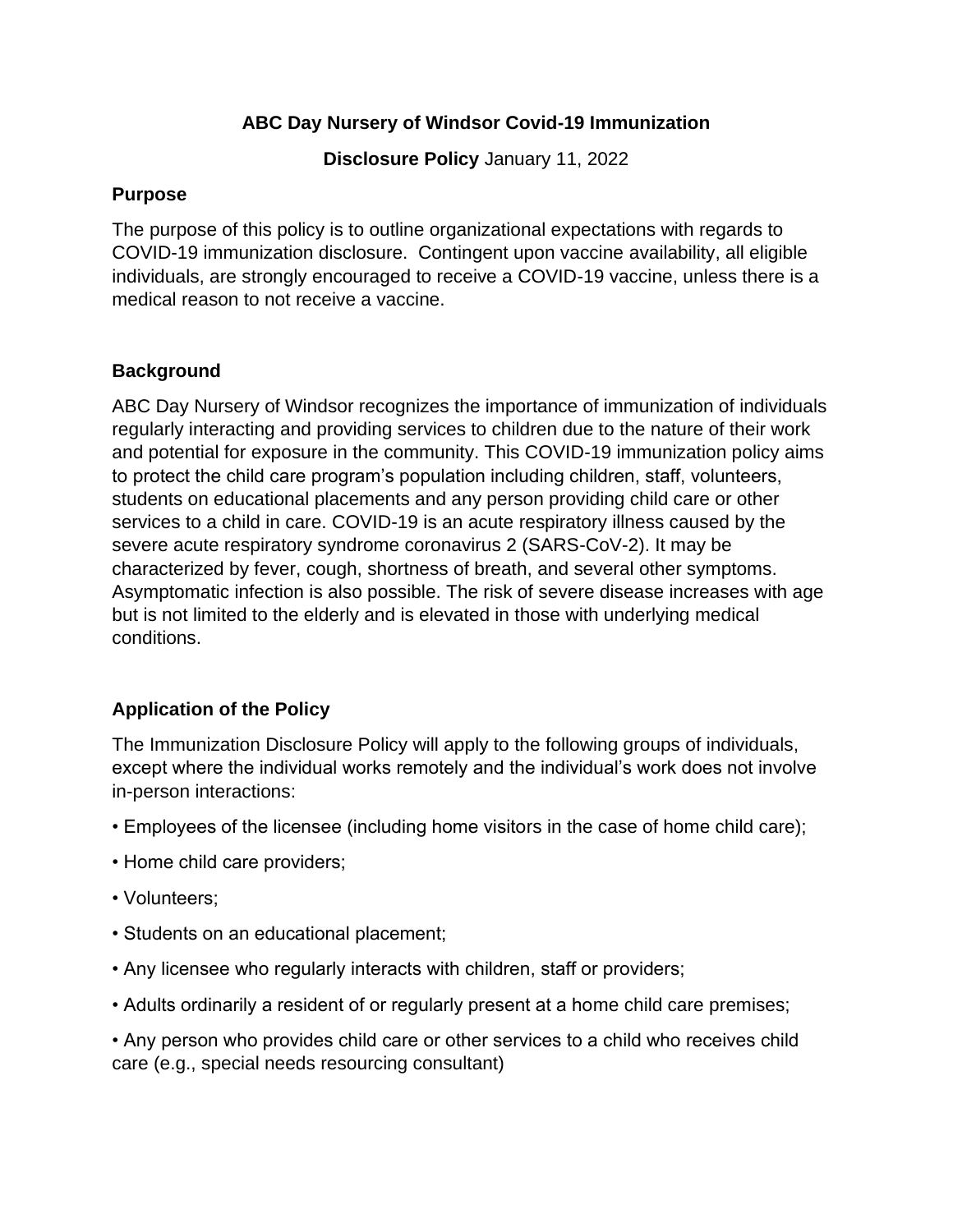# **Policy**

The Chief Medical Officer of Health has directed all licensed child care programs to develop, implement and ensure compliance with a COVID-19 immunization disclosure policy. All individuals covered by this policy must provide one of the following:

1. Proof of all required doses of a COVID-19 vaccine approved by the World Health Organization. Submit proof of your most current vaccination receipt that was provided to you from the Ministry of Health.

2. Written proof of a medical reason, provided by either a physician or nurse practitioner that sets out:

a. that the person cannot be vaccinated against COVID-19; and

b. the effective time period for the medical reason (i.e., permanent or time limited).

3. Proof that the individual has completed an educational session approved by ABC Day Nursery.

#### **Educational session**

The educational session has been approved by and/or provided by ABC Day Nursery and addresses all of the following learning components:

- how COVID-19 vaccines work;
- vaccine safety related to the development of the COVID-19 vaccines;
- benefits of vaccination against COVID-19;
- risks of not being vaccinated against COVID-19; and
- possible side effects of COVID-19 vaccination.

Education and sign off once they have completed the session. https://vimeo.com/649984965 Password: 19eduwebinar

# **Support for Vaccination**

ABC Day Nursery will provide the following supports for people subject to this policy to receive a vaccine: assistance with booking vaccine appointment, peer-to-peer support, supervisor support, as well as educational and support links.

<https://www.ontario.ca/page/covid-19-communication-resources#vaccine-facts>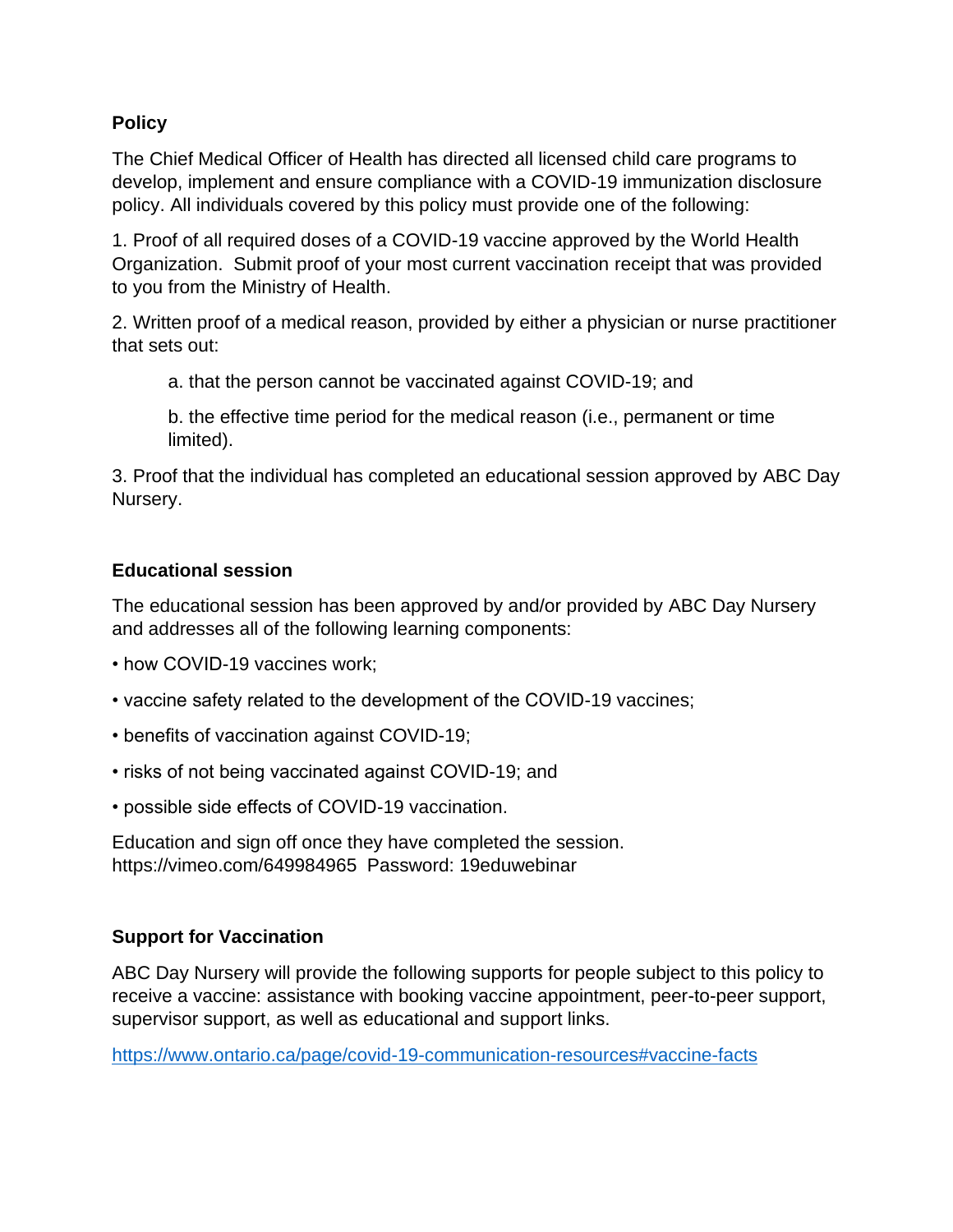https://www.askontariodoctors.ca/covidvaccine?utm\_source=link.cep.health&utm [medium=urlshortener&utm\\_campaign=covid](https://www.askontariodoctors.ca/covidvaccine?utm_source=link.cep.health&utm_medium=urlshortener&utm_campaign=covid-vaccine&fbclid=IwAR0BMfWa7awcKqMqTG-GxhubRJJUPgAVJ19yt2HUE2x3_O6CuiVyItoHgiw)[vaccine&fbclid=IwAR0BMfWa7awcKqMqTG-](https://www.askontariodoctors.ca/covidvaccine?utm_source=link.cep.health&utm_medium=urlshortener&utm_campaign=covid-vaccine&fbclid=IwAR0BMfWa7awcKqMqTG-GxhubRJJUPgAVJ19yt2HUE2x3_O6CuiVyItoHgiw)[GxhubRJJUPgAVJ19yt2HUE2x3\\_O6CuiVyItoHgiw](https://www.askontariodoctors.ca/covidvaccine?utm_source=link.cep.health&utm_medium=urlshortener&utm_campaign=covid-vaccine&fbclid=IwAR0BMfWa7awcKqMqTG-GxhubRJJUPgAVJ19yt2HUE2x3_O6CuiVyItoHgiw)

# **Testing Requirements**

Individuals subject to the policy who are not fully vaccinated must regularly complete an antigen point of care testing for COVID-19 and demonstrate a negative result, three times every week; and provide written and photo verification of the negative test result. All unvaccinated staff must complete an education session set out by the Ministry of Education and sign off once they have completed the session. <https://vimeo.com/649984965>Password: 19eduwebinar

Rapid tests will be provided to you free of charge and are provided by the Ministry of Education. The Supervisor must complete a monthly report, indicating the results of each rapid test that has been used.

Employees administer the test themselves, with a gentle nasal swab, and take a photo of the results; test results are ready in 15 minutes. Three times weekly rapid tests are to be completed on your own time; **Sunday, Tuesday, and Thursday evenings after work hours. Tests are not to be completed inside the building incase of a positive result, as to not infect others**. Staff must provide verification of negative test results three times per week by submitting the photo verification to the Screening Supervisor. Staff will hand in the used rapid test to the Screening Supervisor to be properly discarded, and to receive their next test.

The Screening Supervisor is to keep a log of photos for all staff completing rapid testing three times weekly, and then submit a copy to the ABC Supervisor. The Screening Supervisor and the ABC Supervisor are to submit data of testing results when requested.

Anyone who tests presumed positive, or inconclusive, is directed to self-isolate for 10 days if unvaccinated, and for 5 days if fully vaccinated, and if symptoms have been improving for at least 24 hours. Staff must report the presumed positive test to your Supervisor immediately. If an individual has had a laboratory-confirmed COVID-19 infection they should not participate in antigen testing for 90 days following the date of their positive COVID-19 test result. These individuals should immediately resume COVID-19 rapid antigen testing after the 90th day from the date of their positive COVID-19 PCR result.